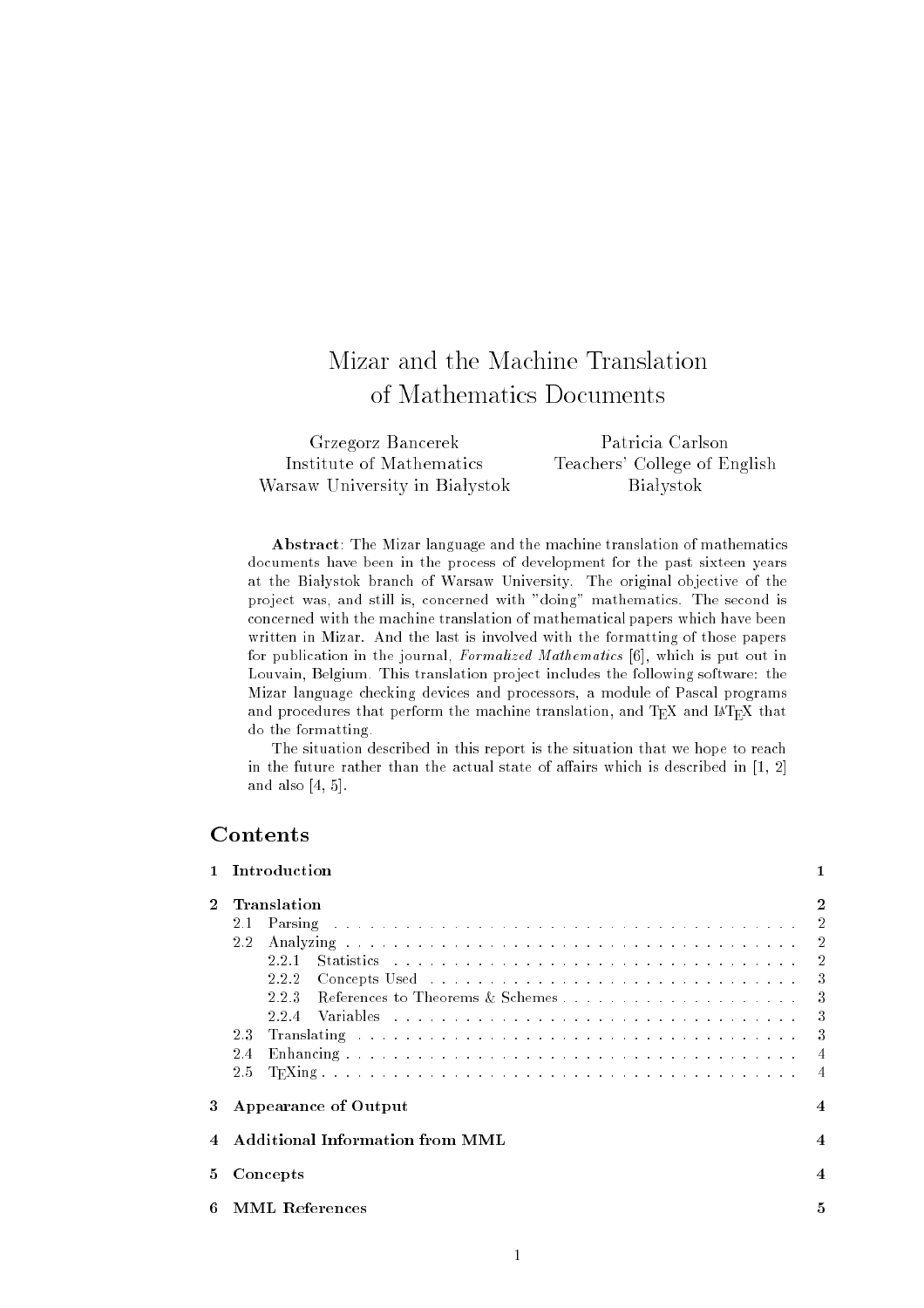| 7 Translation Process                    |  |
|------------------------------------------|--|
| Appendix A. Translation Processes Charts |  |
| Appendix B. Grammar of Mizar Abstracts   |  |
|                                          |  |
| B.2 Syntactic Diagrams.                  |  |

## 1 Introduction

The Mizar language is a formalized language for mathematics. It has a unique grammar in which every mathematical fact can be expressed (the diagrams of grammar of Mizar abstracts" can be found in the Appendix B); however, expression is possible only in a limited number of ways. In this language, there is a collection of documents (Mizar articles), which form the Main Mizar Library (MML), and which successively develop mathematical knowledge. The object of the translation module is to render these documents in an Englishlike output that would be understandable to mathematicians.

There are several specifications for these documents. First, all concepts and facts used are introduced in the article or linked from another that was written previously. Hence, the environment portion of the document refers to other documents accepted previously in MML, and linked concepts and facts are not repeated. The articles in the MML are ASCII files, and they do not have the capacity to express all mathematical symbols in addition to others which individual authors might wish to add. More about Mizar you can find in [3] and [7].

The specications for output include translation into readable English with the appropriate use of all mathematical symbols. These translated documents are to include introductory portions which cite the references to previous documents. In order to ease the dryness and content-laden mathematical portions, reasonable filler is to be used. The result is to be a reasonably well-written mathematical document.

## 2 Translation

The approach to translation is rationalistic rather than empirical. The module, MIZTEX, performs the translation of the abstracts and utilizes the object oriented methods in Pascal. This translation portion of the project is based on the following five objectives: to parse, to analyze, to translate, to enhance, and to TEX. (The processing diagrams can be found in the Appendix A.)

### 2.1 Parsing

The first objective is to parse the Mizar article which is to be translated. An abstract tree, with a unique grammar and specific to the article, is constructed.

#### 2.2 Analyzing

The second objective is to analyze the tree that has been created specific to the Mizar article that is to be translated. This involves a sequence of passes through the tree from root to

<sup>&</sup>lt;sup>1</sup>The Mizar abstracts are results of the mechanized process which eliminates from the Mizar articles proofs and auxiliary steps and leaves global items: reservations, theorems, schemes and definitions.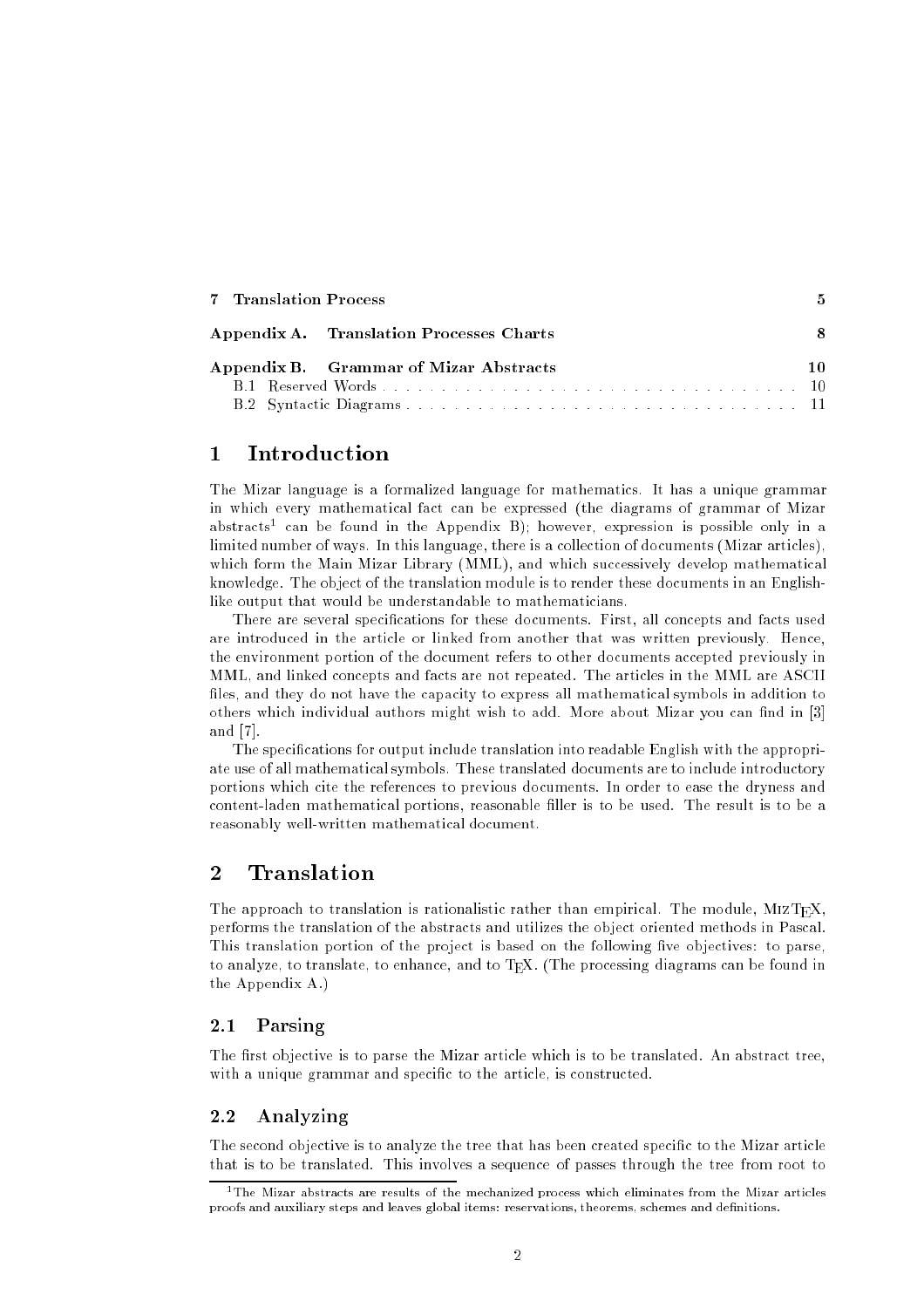leaves. The approach is deductive, proceeding from the most general to the most particular in the mathematical formulae. The analysis is performed in order to translate all articles that are referenced in the particular one being translated. There are four processing stages in analysis: statistics, concepts used, references to theorems and schemes, and variables respectively.

#### 2.2.1 Statistics

The first step in analyzing the tree is to find some statistical information which will be used in succeeding steps. This information consists of the following:

- Global items. How many denitions, theorems, and schemes occur in the article and in which segment they appear. This data on placement must also include their size and how they are grouped. Additionally, there is a need to know which and how many definitional items there are in every definition, and how many and which kind of parameter together with how many premises there are in every scheme.
- Concepts. Which concepts from which articles and how many times they are used and in which segments they appear. There is the need to know how deep they occur in the tree structure.
- Theorems & schemes. Which are referred to and in which article they appear, how many times these references occur in every section and in every proof.
- Variables. Which and how many times they occur and in which segments.

#### 2.2.2 Concepts Used

In addition to the above information, the next step uses the results gained previously from the use of MML and the Mizar database. This step includes the following points:

- 1. Completion of concepts wherein one concept implies or is dependent on another,
- 2. Selection of concepts to be cited in a global preliminary section and those to be cited in local preliminaries that appear in each section,
- 3. The decision on whether a denition of a concept must be fully cited or must have merely a reference without an extensive definition.

#### 2.2.3 References to Theorems & Schemes

This process uses the information gained from MML. Certain decisions must be made:

- 1. Which theorems and which schemes included in other articles and referenced in the present article have to be cited.
- 2. In which place (preliminary, in which order, and between or after which concepts) theorems or schemes should be cited.

#### 2.2.4 Variables

In this process, we have to choose which variable font styles are to be used and in which place in the translated text they will be introduced.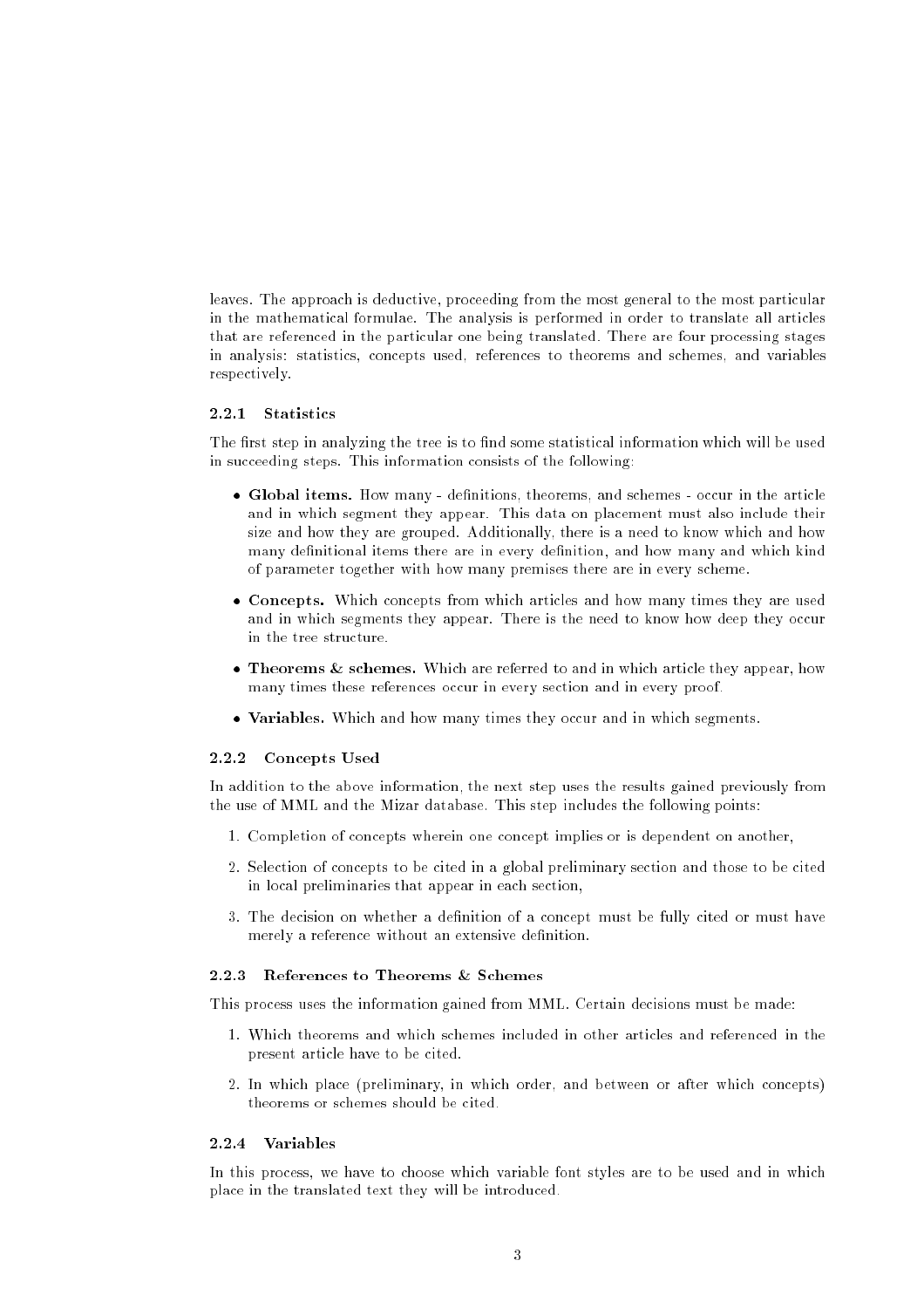### 2.3 Translating

To translate the tree that has been constructed, larger structures are selected through the use of connectives in the mathematical logic portion of the tree. This logically follows a complete analysis of the atomic formulae represented in the leaves. There is attention paid to deep structures, and, secondarily, there is a focus on the selection of form with stylistic variants.

The translation process can be represented by the following diagram:

$$
T \xrightarrow{P} E
$$

where  $T$  represents the abstract tree completed by "analyze",  $P$  represents all translation variants for patterns of tree constructions in every level of grammar, and  $E$  represents an English-like output with mathematical symbolism.

Translation variants can be provided by the author-independent part and the authordependent part. The first is a set of translation variants for such constructions which are common for every mathematical article - the grammatical level of definitions, second order propositions, and propositional and quantifier calculus. The author-dependent part is a set of verbal and symbolical explanations provided by the author for every concept that he/she introduced.

In the translation process, a decision must be made on that which is to be translated verbally (and how much) and that which is symbolic (and in which notation). To make this decision, the real size of every term in particular translation variants, priorities of verbal and symbolical variants, statistical information (constructors - place, frequency, and depth), and possibilities of using variable abbreviations are used. Moreover, there are external parameters, maximal and minimal limits of verbal translation, which the editor can control.

#### 2.4 Enhancing

Having translated the tree, the next objective is to enhance the output. This segment creates a TFXed file. The translation is transposed into TFX statements in order to provide formatting instructions for printing the article in Formalized Mathematics.

#### 2.5  $T_F Xing$

This last segment in the process is the printing of the T<sub>E</sub>X file. This is the final version of the translated Mizar abstract and is fully formatted for publication.

## 3 Appearance of Output

In this section we want to explain how the output (mathematical article) looks. The article includes the title, the name(s) of the author(s), the affiliation, a summary, and the main text. The summary is written by the author(s), but the main text is a result of translation of the Mizar article. The Mizar article has at standard format which includes the environment and text proper which is divided into sections, each one having its own title. The machine translation of the document must preserve the sectional divisions. (Note the appearance diagram in the Appendix A.)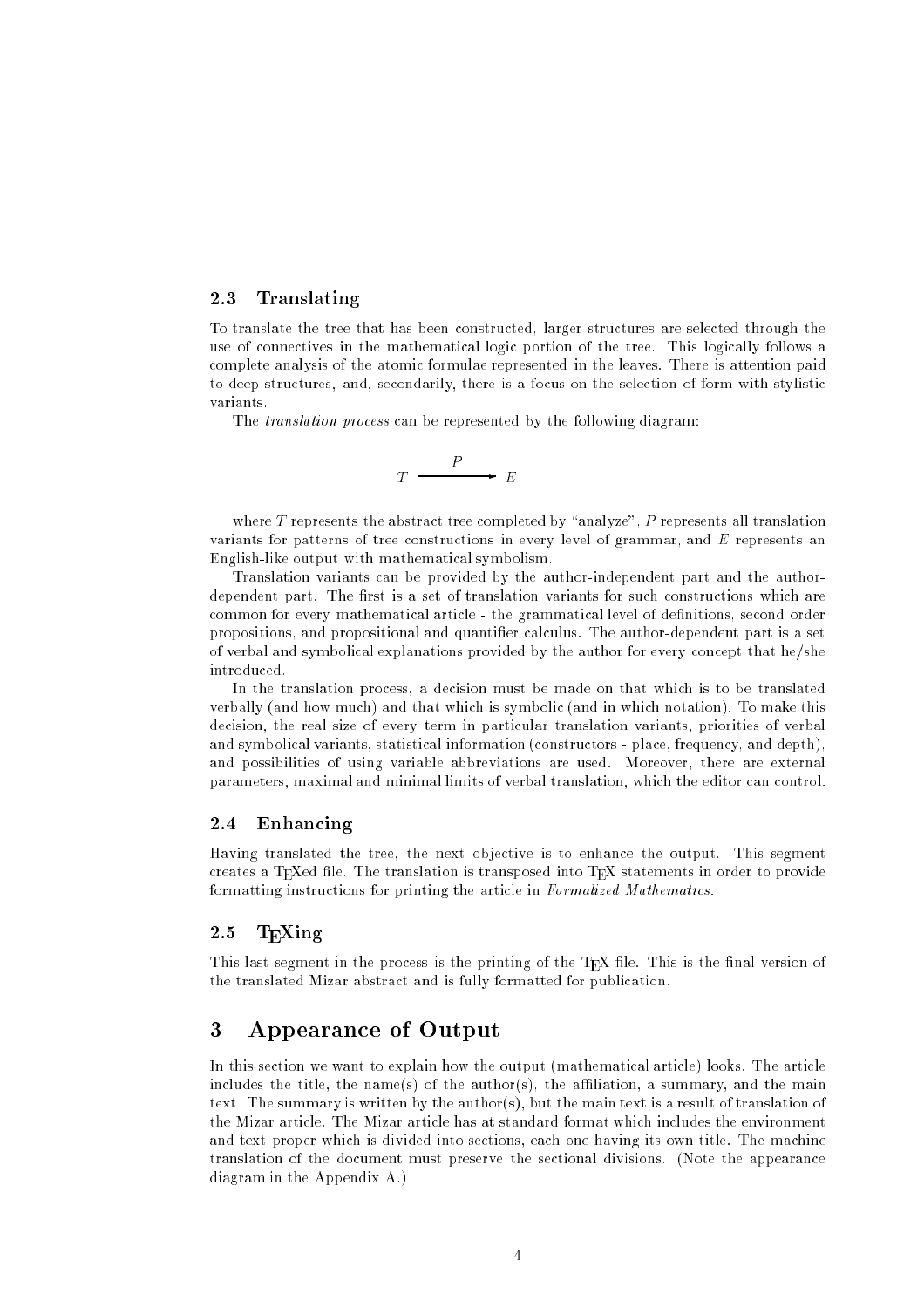## 4 Additional Information from MML

**Dependency Relation**. The first step is to find which concepts depend on other concepts for their definitions. This will be called dependency relation. This relation is accomplished by starting from the empty set. Next, for every concept  $C_1$  we add pairs  $(C_1, C_2)$  where is a concept appearing in the sentence which defines  $C_1$ . In this way, we have a net of dependence which can be used to complete sets of concepts used in the article.

Statistics. It is known how many times each concept is used. Those concepts which have a high frequency form basic knowledge; the editor can manipulate and control the level and limit of the basic knowledge.

Clustering. It is desirable to group concepts according to subject, but it is first necessary to determine the subjects. This is dependent upon the dependency relation and the level of basic knowledge. If a particular subject is large, it is necessary to subdivide into smaller areas. This is done by deciding on how many concepts must be included in the dependency set. If one imagines a net structure of concepts that are inter-related, the strategy is to isolate the middle area; in such a method, those at the bottom of the net are eliminated, as well as the those above. Further clustering is done by analyzing the subjects in the middle area of the net. First we try to discover disjoint areas.

## 5 Concepts

In order to have an output that is clear and understandable to mathematicians, certain concepts must be explained in the preliminaries. By explanation, we mean that the definition of the concept must be cited or only a reference to the article in which the concept is introduced is used. There is no need to explain all concepts but to choose only those that are necessary. Next, those concepts that are selected must appear in an order and in places that preserve the logical construction of the article.

The processing of concepts works in following way. We start from the set of concepts used in the article. We have a level of basic knowledge for the subject of the article in addition to the dependency relation between concepts and in which article they are introduced. The first stage in processing concepts is to eliminate those concepts which form basic knowledge. For those remaining concepts, we must find the linear order determined by dependence among concepts and their appearance in the article. The ordering of concepts is done in the following way. First, for every concept, we have its first appearance, thus beginning the linear order desired. Then, we move every concept  $A$  which is required to define concept  $B$ to a position before concept B and we iterate this step until there are no pairs of concepts in reverse order of dependency. Thus, order is determined by dependence and in some measure by the appearance of the article. Then, we try to find segments of this order which are independent and can be moved with preservation of dependency but this movement must fit more logically in terms of appearance. At this point, it is possible to make decisions about which concepts should appear in the global preliminary and which in local preliminaries. Besides this, it is possible to make decisions about citation or reference and which concepts can be eliminated by grouping. Moreover, if the decision about citation is made, we can decide to complete explanations by new concepts.

## 6 MML References

Every statement in the article has justication, which can refer to facts from other articles. Statements form reasoning, the sense of which has to be translated. To have understandable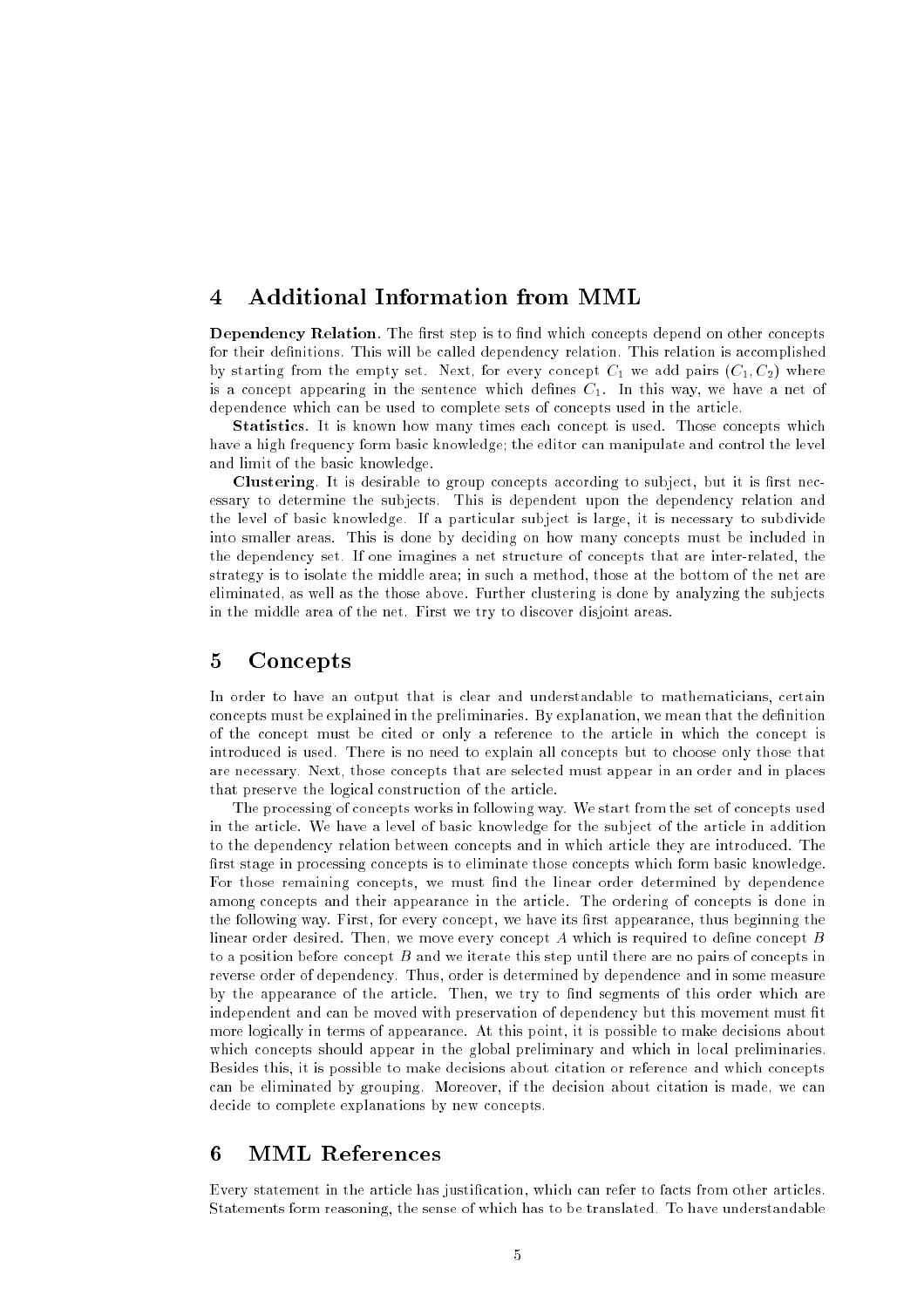output, we have to explain the theories which are used there. This means that some theorems, lemmas, and second order sentences from other articles have to be cited. Moreover, it is necessary to say from which articles the facts are used and with which concepts they are concerned.

The processing of references works in the following way. We start with the set of facts used in justications and with the results of the previous process dealing with concepts. Similar to the previous process (viz concepts), we eliminate facts which concern basic knowledge and try to order facts. The ordering of facts is a result of reference placement in the article and the order of selected concepts. At this point, it is possible to make decisions about which facts can be explained in the global preliminary and which can be done in the local preliminaries of particular sections. Furthermore, we can decide how we can mix the explanations of facts and concepts in order to achieve a logical structure. By using frequencies of justifications, common concepts, and information from which article are facts, we can eliminate some of them by grouping. Those facts are explained only by note of article and concepts used.

## 7 Translation Process

After the analyzing processes, we get an abstract tree which carries a structure of the article completed by preliminary segments. This tree has to be translated to English-like output which preserves the mathematical sense of the article. Mathematical articles (accepted in MML) are based on common fundamental theory and they, therefore, have common constructions in the level of definitions, propositional and quantified calculus, second other sentences, and so on. The translation in those levels has to be similar in every article, i.e. there are variants of translation independent of the author but taken from natural language (and used by mathematicians). There are general translation variants and, when translation of the general structure has some exceptions, there are more particular variants, and the same for the exceptions to the exceptions. The most exceptions are concerned with the structure of sentences, because when the tree of a sentence is translated, it has to preserve its structure without usage of brackets as grouping appears in formal language, but by usage of specially chosen connectives. Moreover, for every structure we can have more than one variant with information as to how often it can be used. Besides common constructions of mathematical articles, we have constructions concerning concepts introduced which cannot be translated without the author's explanations. It means that the author has to give to editors the translation variants for concepts he introduced in the article. Those variants have to be done for every context foreseen by editors and, if it is possible, in verbal and symbolical forms. Of course, the author can propose for every context more than one variant and then he/she can also qualify priority of every variant. Those priorities are used to choose how often synonymous variants can appear in translated output.

In the translation process, the decision is made regarding the limit between verbal and symbolical translation of the tree. To do it, first the limit is put between the propositional level and the structure of atomic sentences. Next, the limit is moved deeper by usage frequency of constructors for which the decision must be made. If the constructor is used not so often, then the verbal variant of translation is chosen, otherwise, symbolism is preferred. There is also a rule to choose as small a number of different variants as well as possible. But this rule is not for constructors which form basic knowledge. Simultaneously, for terms which have large real size in chosen variants, variable abbreviations are made. These same abbreviations are made for constructors which are smaller in real size but are used in sentences (in proof, in definition, ...) more than n times, the number n being determined by the real size and the option given by the editor.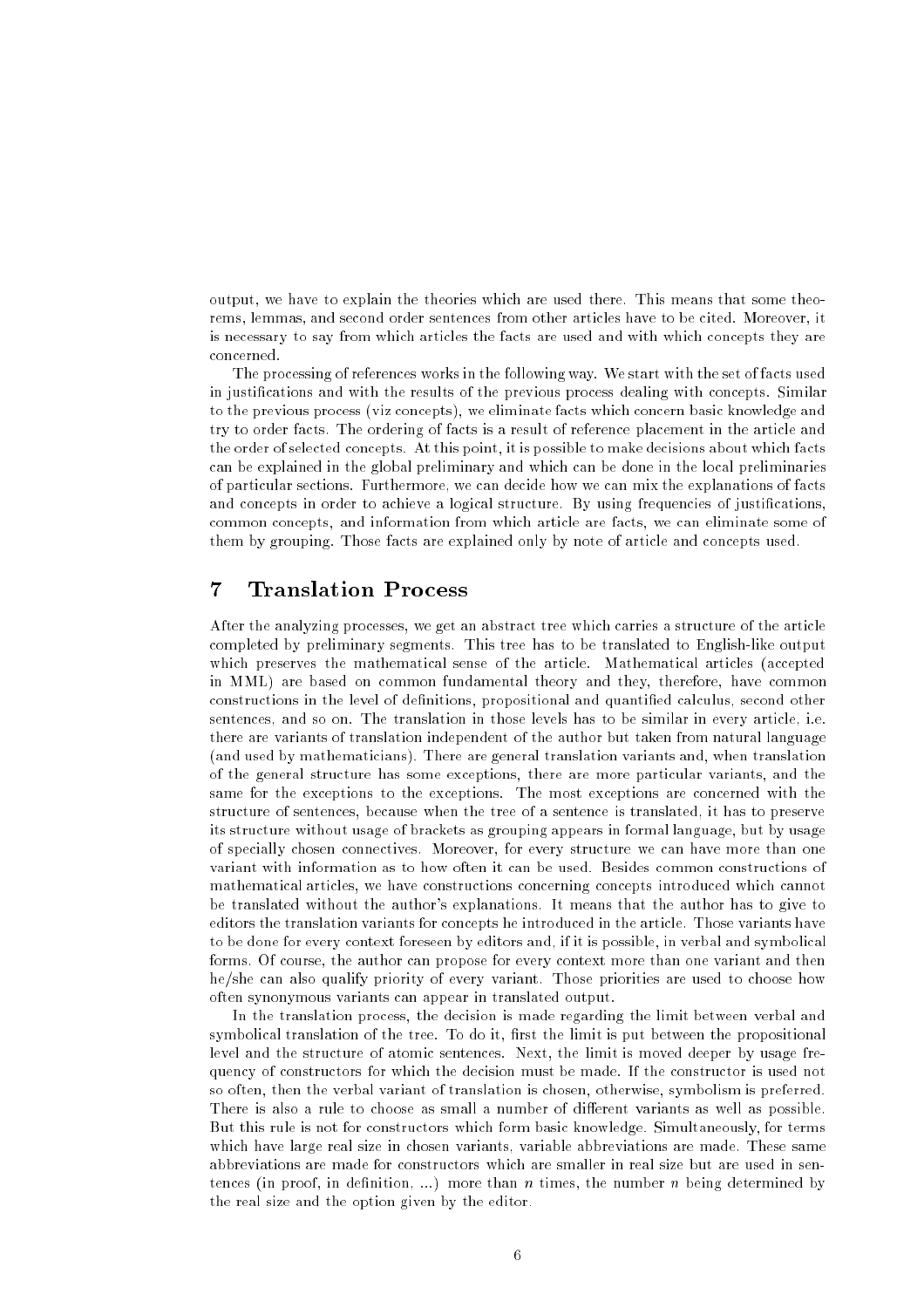The most difficult part of translation is to translate proofs. Here, we do not want to have such exact proofs as in translated formal language, but we want to have understandable output which carries the sense of reasoning and does not lose readability in considerations extorted by formalization. The first stage in translation is to eliminate those segments of reasoning which deal with basic knowledge or which have too many nested proofs. Next, we try to reduce those steps of reasoning which use only local statements in justifications. As far as it is possible, we try to find in reasoning the most important lemmas necessary to justify final conclusion(s). After that, we analyze sets of references used to justify every lemma and try to find common denominators for every set. These common elements can be concepts, a subject or a "sub-subject" or an article.

## References

- [1] Grzegorz Bancerek and Patricia Carlson. Semi-automatic translation for mathematics. In J. Darski and Z. Vetulani, editors, 26 Colloquium of Linguistics - Abstracts, pages 17{18, 1991.
- [2] Grzegorz Bancerek and Patricia Carlson. Semi-automatic translation for mathematics. In J. Darski and Z. Vetulani, editors, Proceedings from 26 Colloquium of Linguistics, 1991. to appear.
- [3] Ewa Bonarska. An Introduction to PC Mizar. Fondation Philippe le Hodey, Brussels, 1990.
- [4] Roman Matuszewski. Preface. Formalized Mathematics, 1(1):5-6, January 1990.
- [5] Roman Matuszewski. Preface. Formalized Mathematics, 1(4):623-624, September-October 1990.
- [6] Roman Matuszewski, editor. Formalized Mathenathics: a computer assisted approach, volume 1-3. Université Catholique de Louvain, 1990-1992.
- [7] Andrzej Trybulec. Introduction. Formalized Mathematics, 1(1):7-8, January 1990.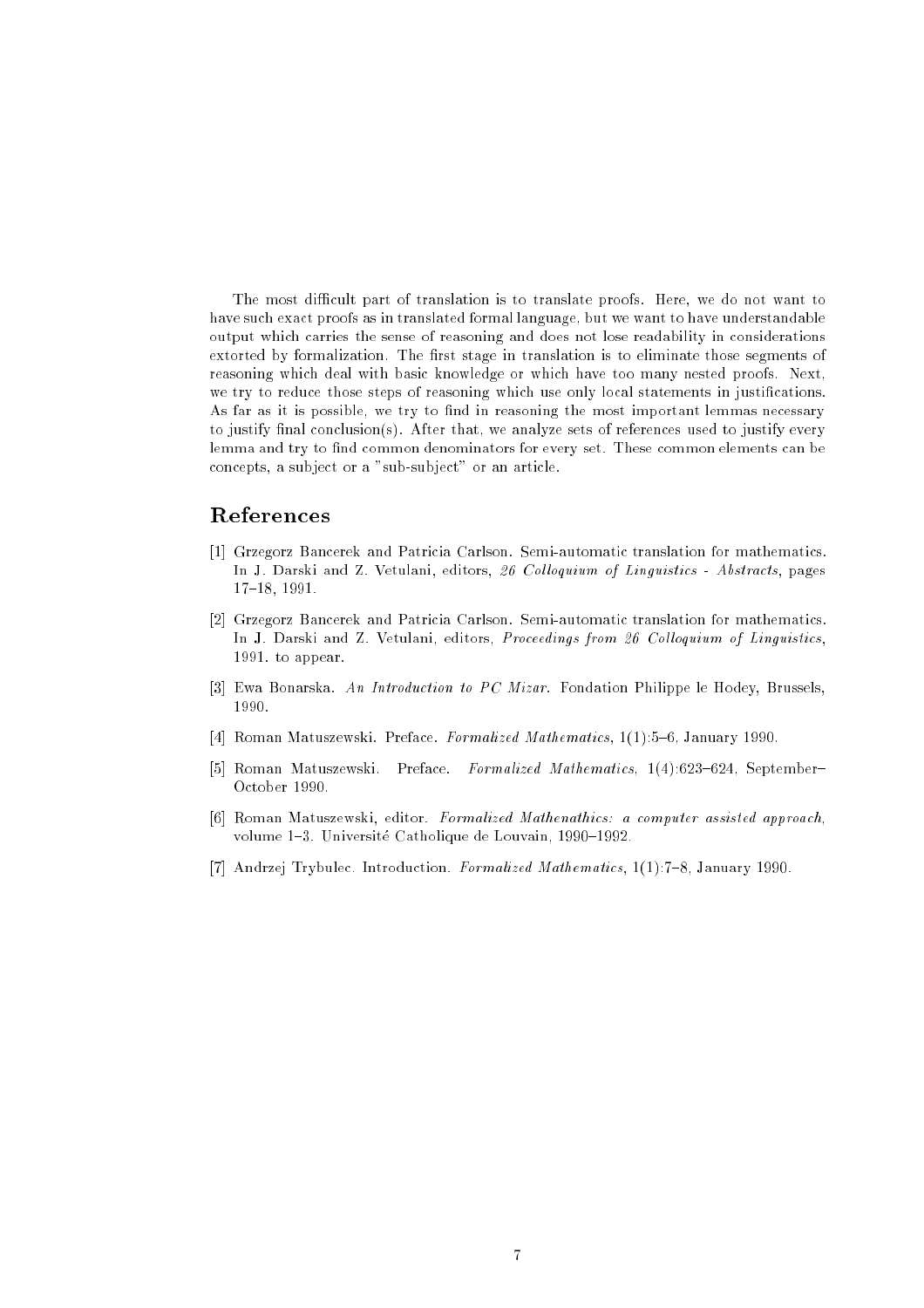## Appendix A. Translation Processes Charts

### Editor Processes



Editor-Author communication

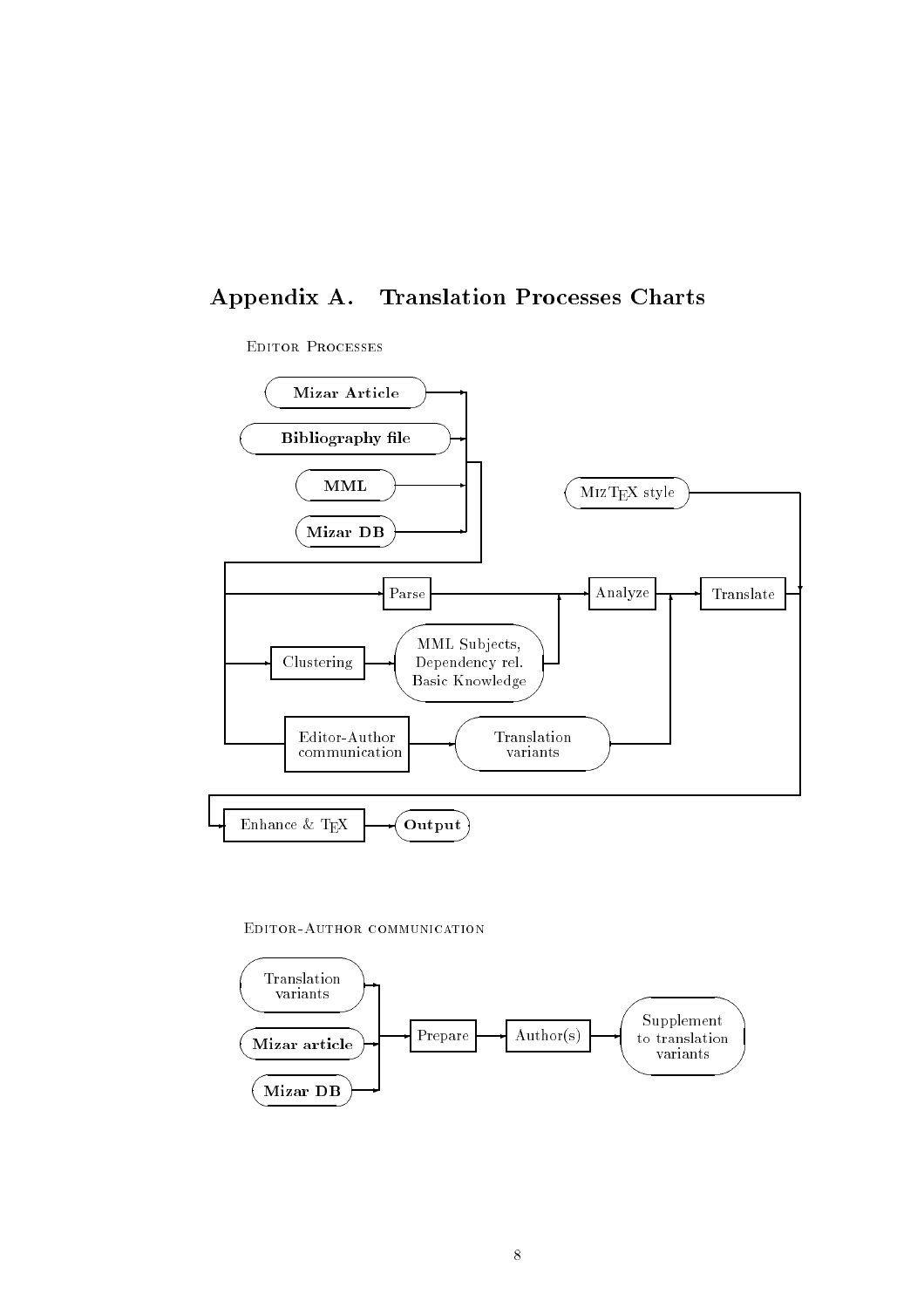

### **TRANSLATE**

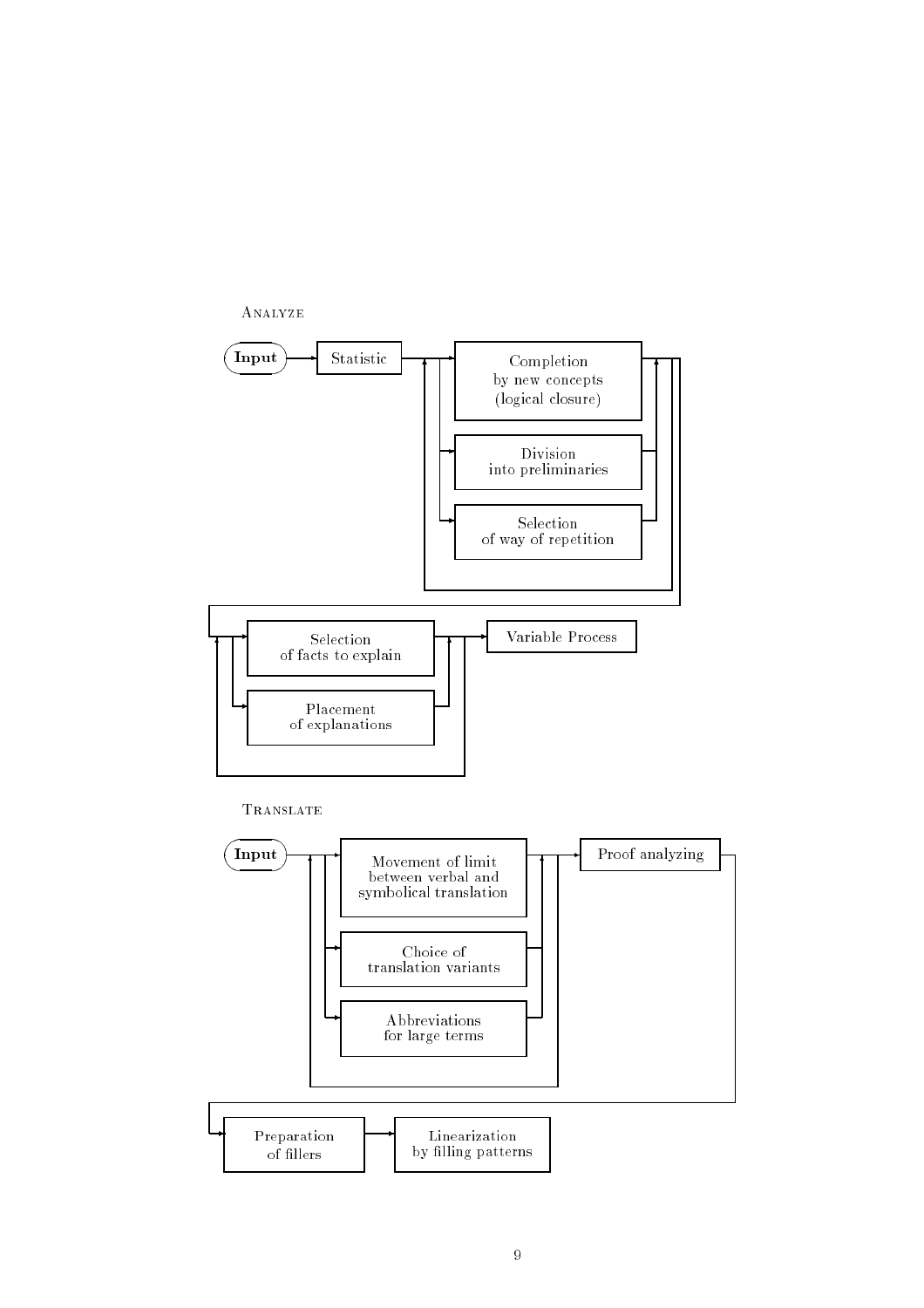#### OUTPUT STRUCTURE



# Appendix B. Grammar of Mizar Abstracts

## B.1 Reserved Words

| aggregate     | and               | antonym              |
|---------------|-------------------|----------------------|
| as            | assume            | attr                 |
| be            | begin             | being                |
| by            | canceled          | case                 |
| cases         | cluster           | coherence            |
| compatibility | consider          | consistency          |
| contradiction | correctness       | $\operatorname{def}$ |
| deffunc       | $\bold{define}$   | definition           |
| defpred       | $_{\mathrm{end}}$ | environ              |
| ex            | exactly           | existence            |
| for           | from              | func                 |
| given         | hence             | hereby               |
| holds         | if                | iff                  |
| implies       | is                | it                   |
| let           | means             | $\bold{mode}$        |
| non           | $\mathbf{not}$    | now                  |
| $\alpha$      | or                | otherwise            |
| over          | per               | pred                 |
| prefix        | proof             | provided             |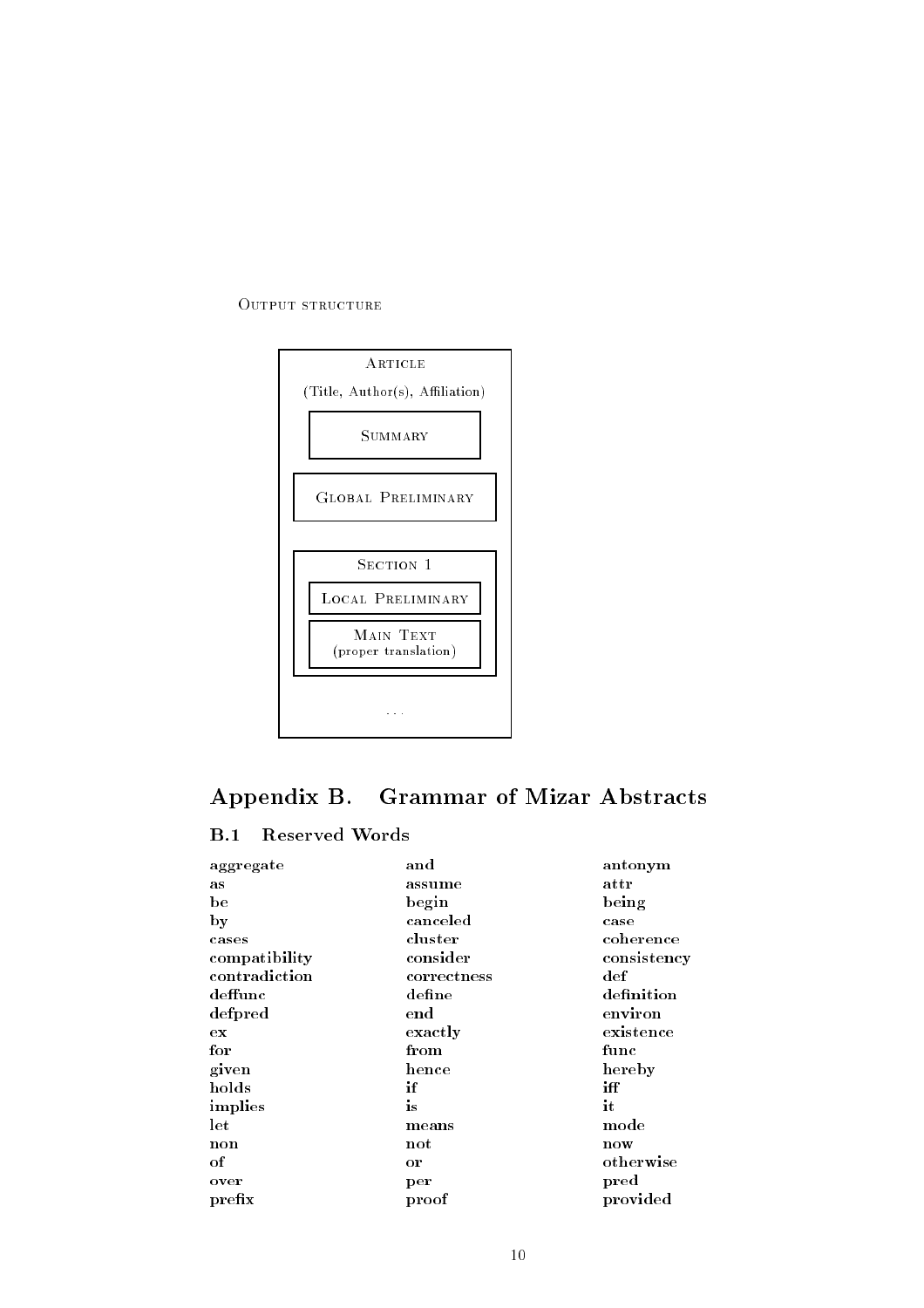| qua     | reconsider | redefine |
|---------|------------|----------|
| reserve | scheme     | selector |
| set     | s t        | struct   |
| such    | suppose    | synonym  |
| take    | that       | the      |
| then    | theorem    | thesis   |
| thus    | uniqueness | where    |

## B.2 Syntactic Diagrams



ENVIRONMENT



DIRECTIVE



**SECTION** 

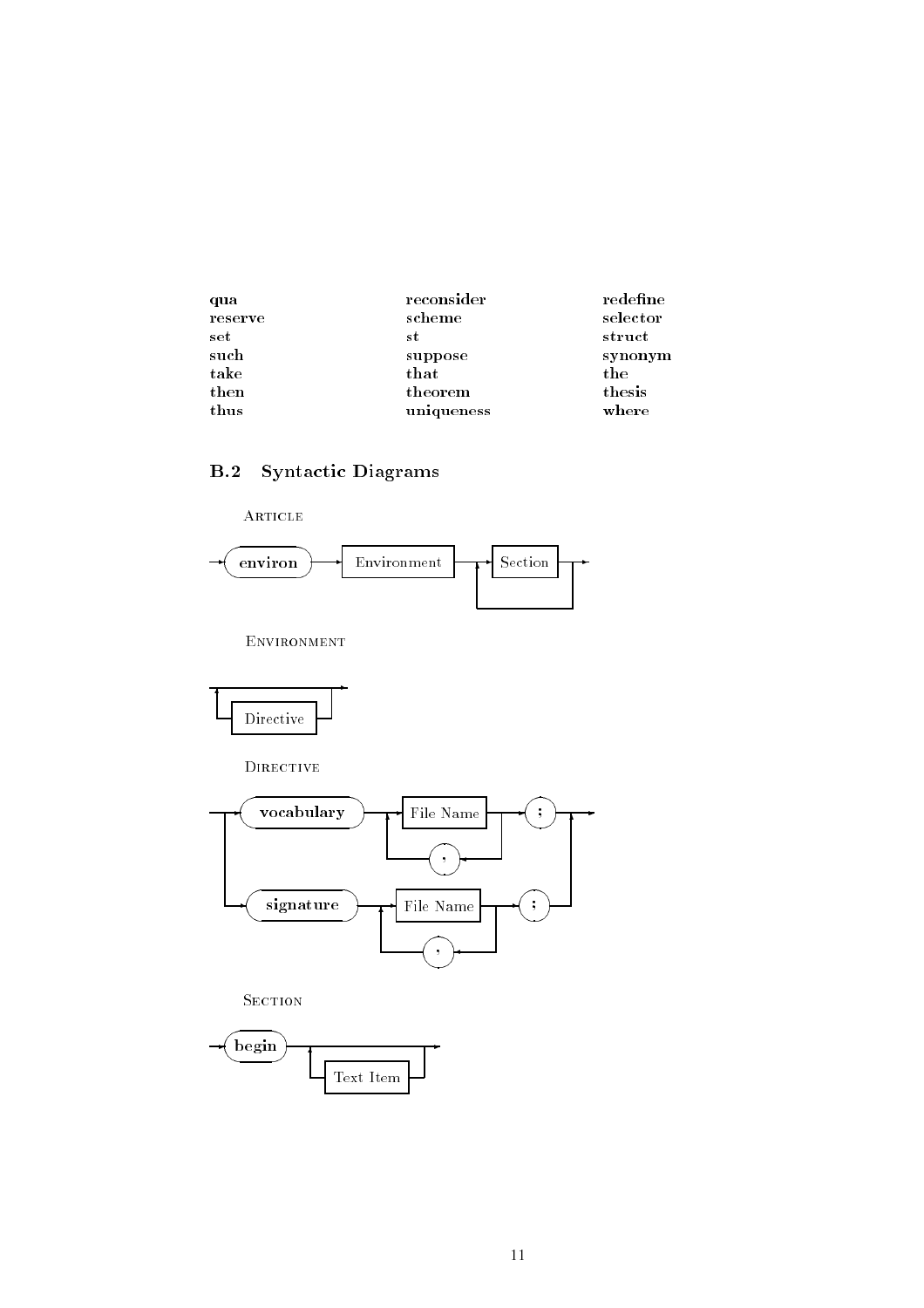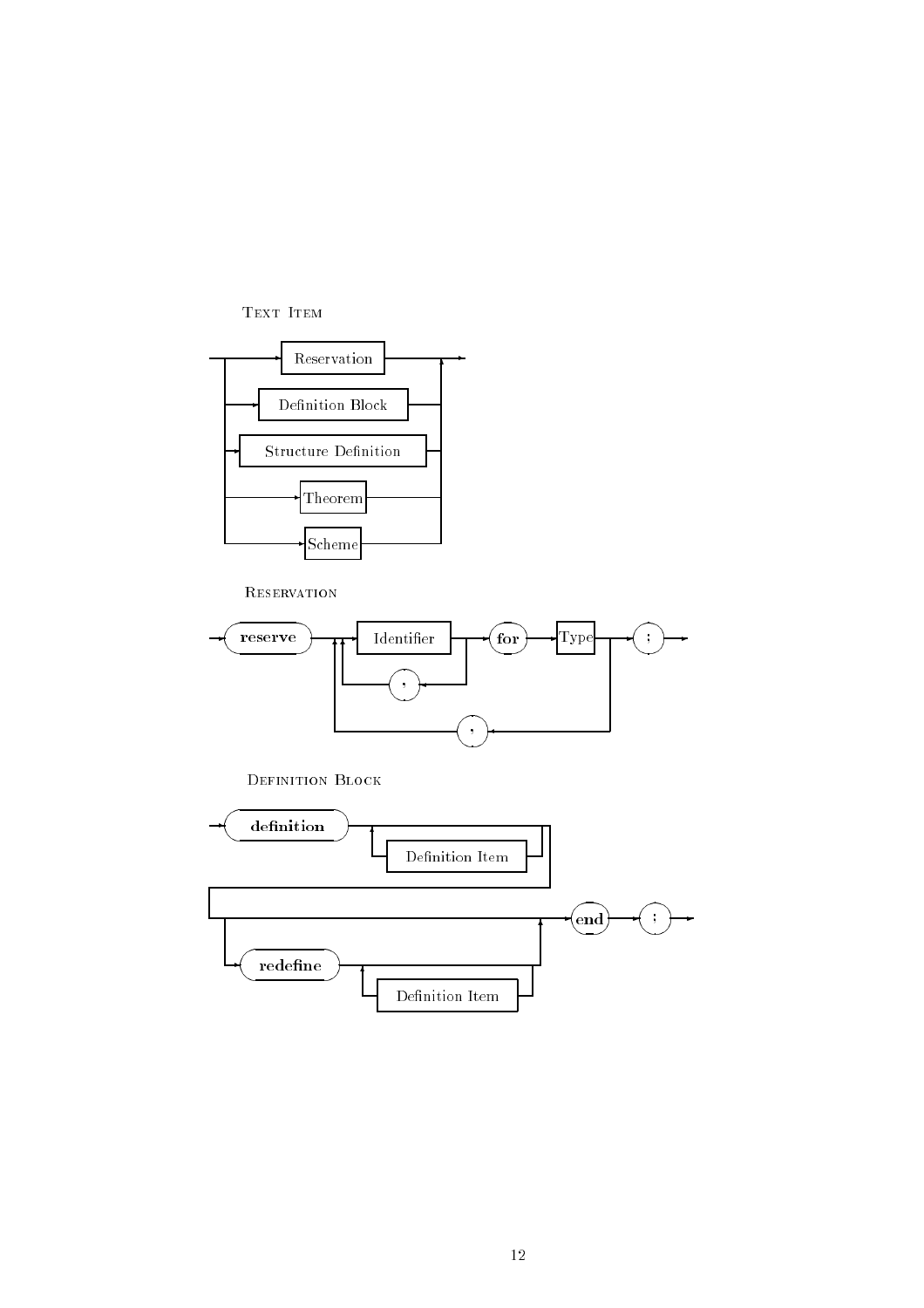

#### DEFINITION ITEM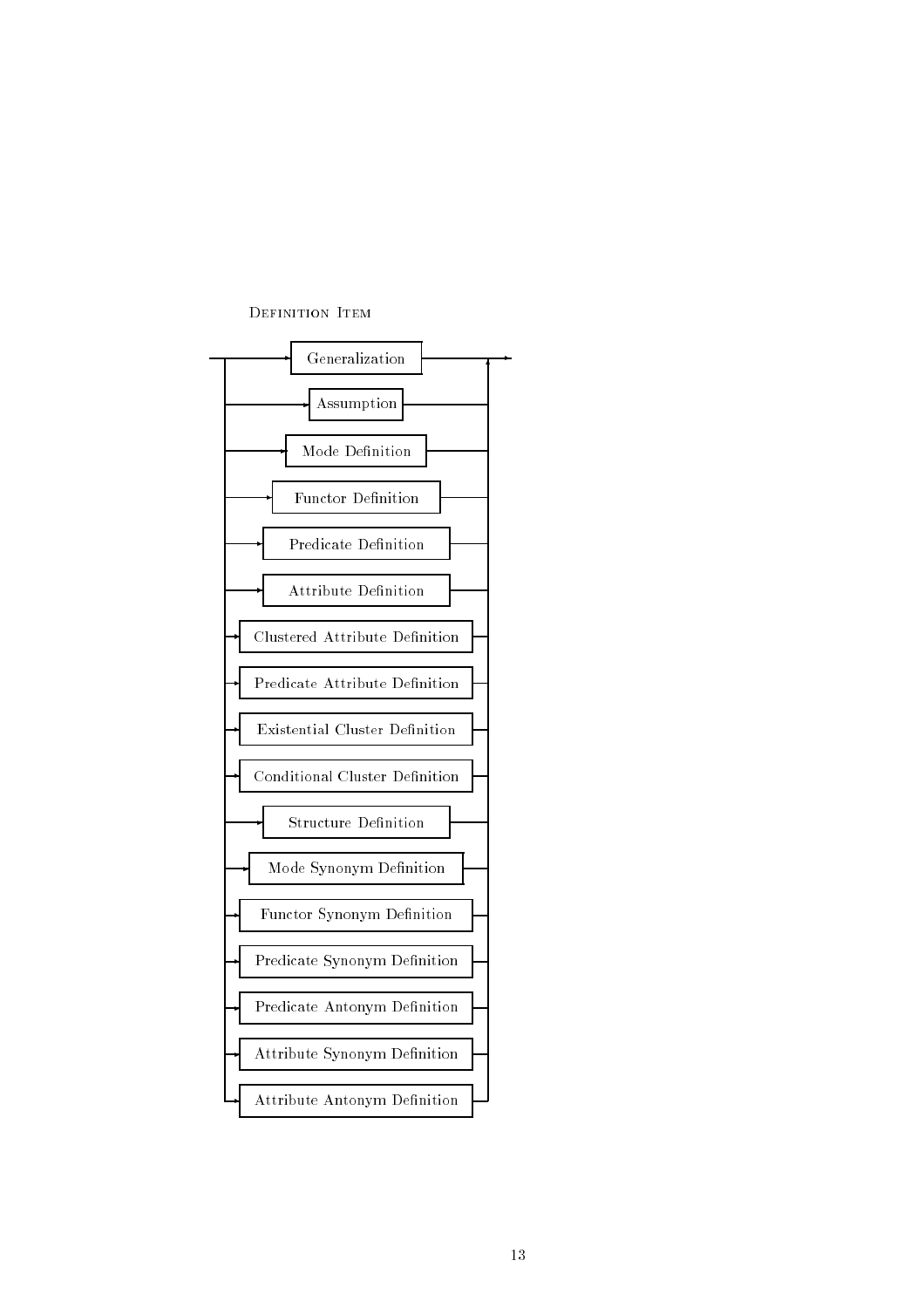



Assumption



Single Assumption



Collective Assumption



Existential Assumption



Fixed Variables

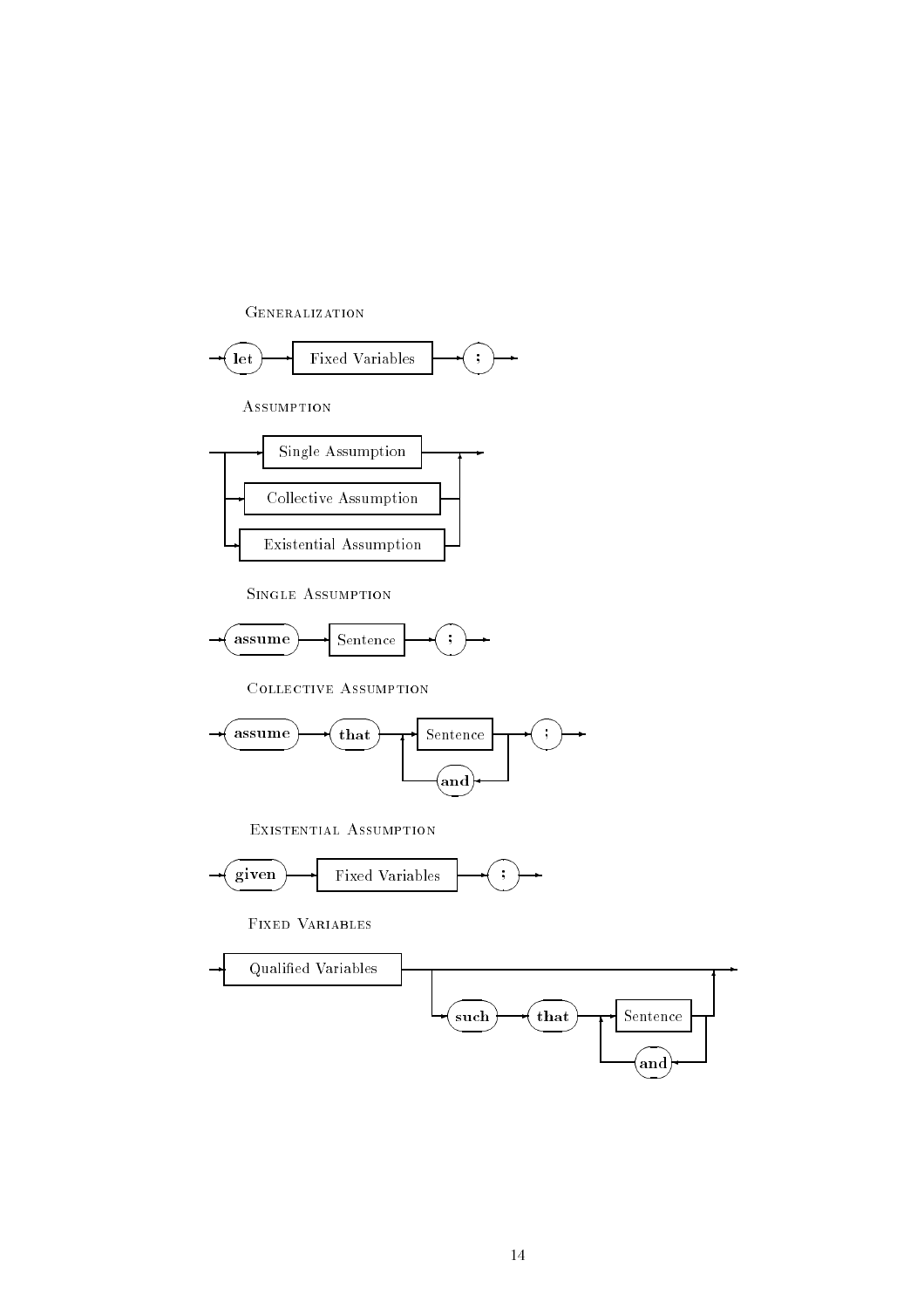### Qualified Variables



Explicitly Qualified Variables



Implicitly Qualified Variables



MODE DEFINITION



MODE PATTERN

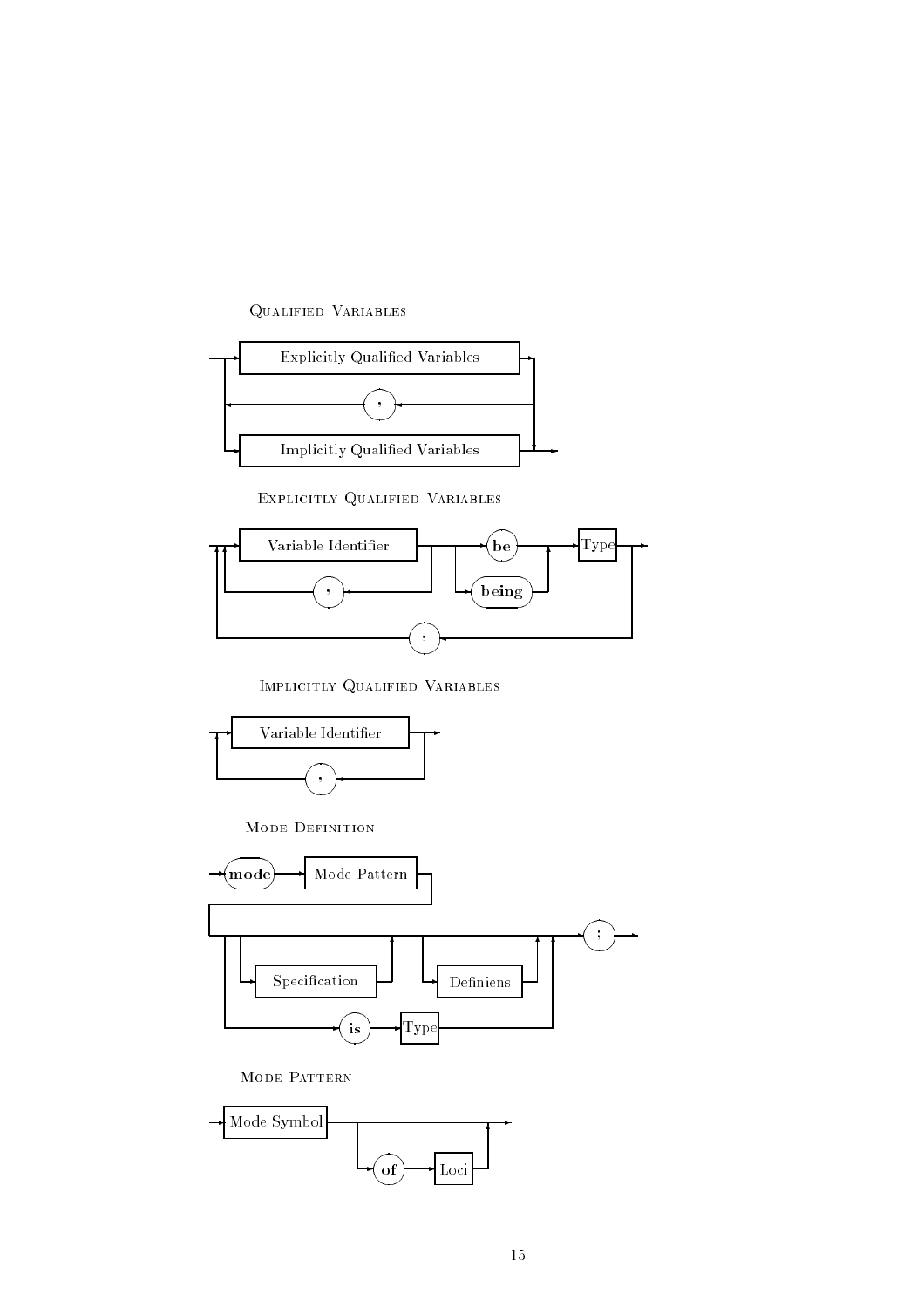

FUNCTOR PATTERN



FUNCTOR LOCI

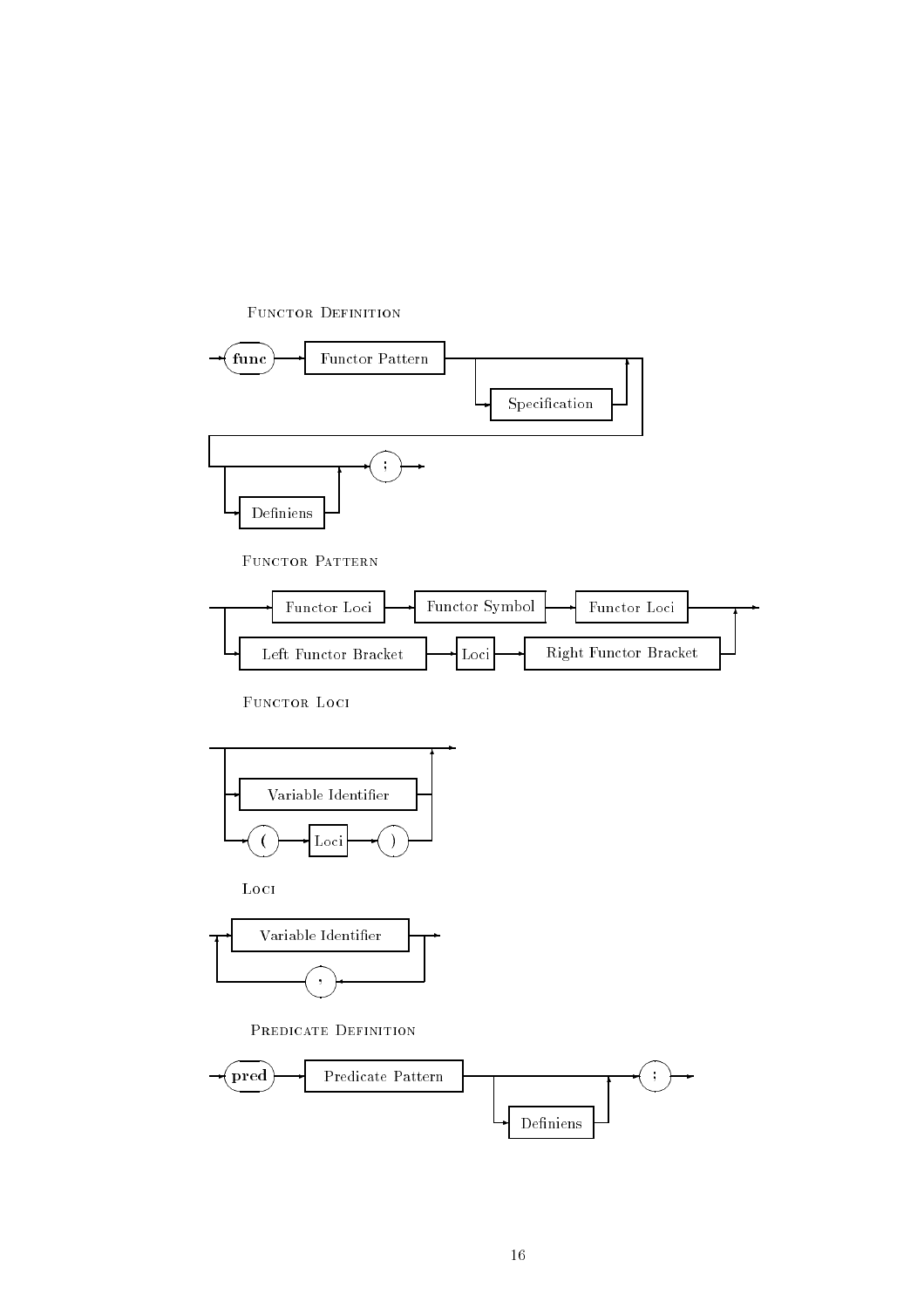

#### PREDICATE PATTERN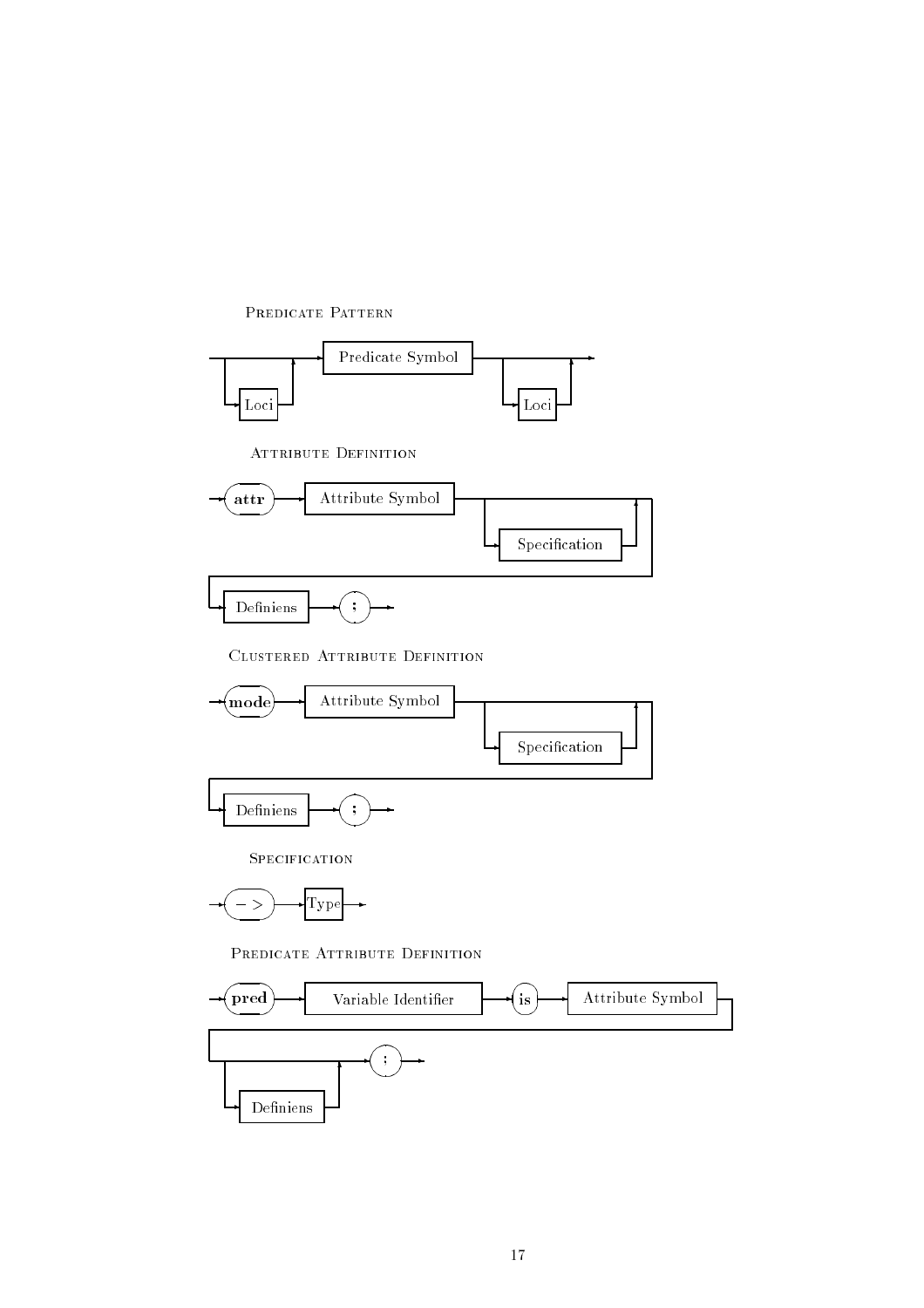

CONDITIONAL CLUSTER DEFINITION

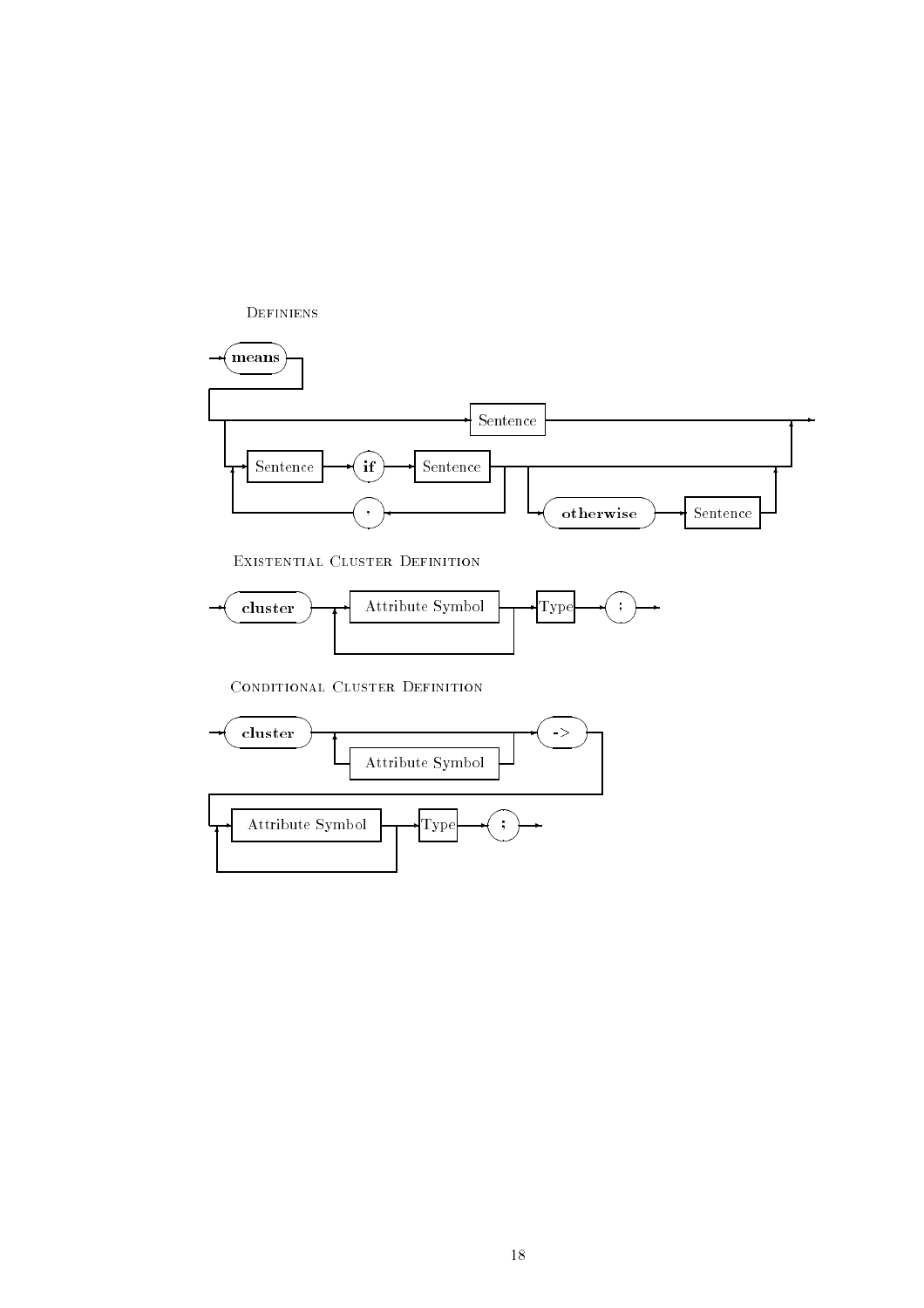

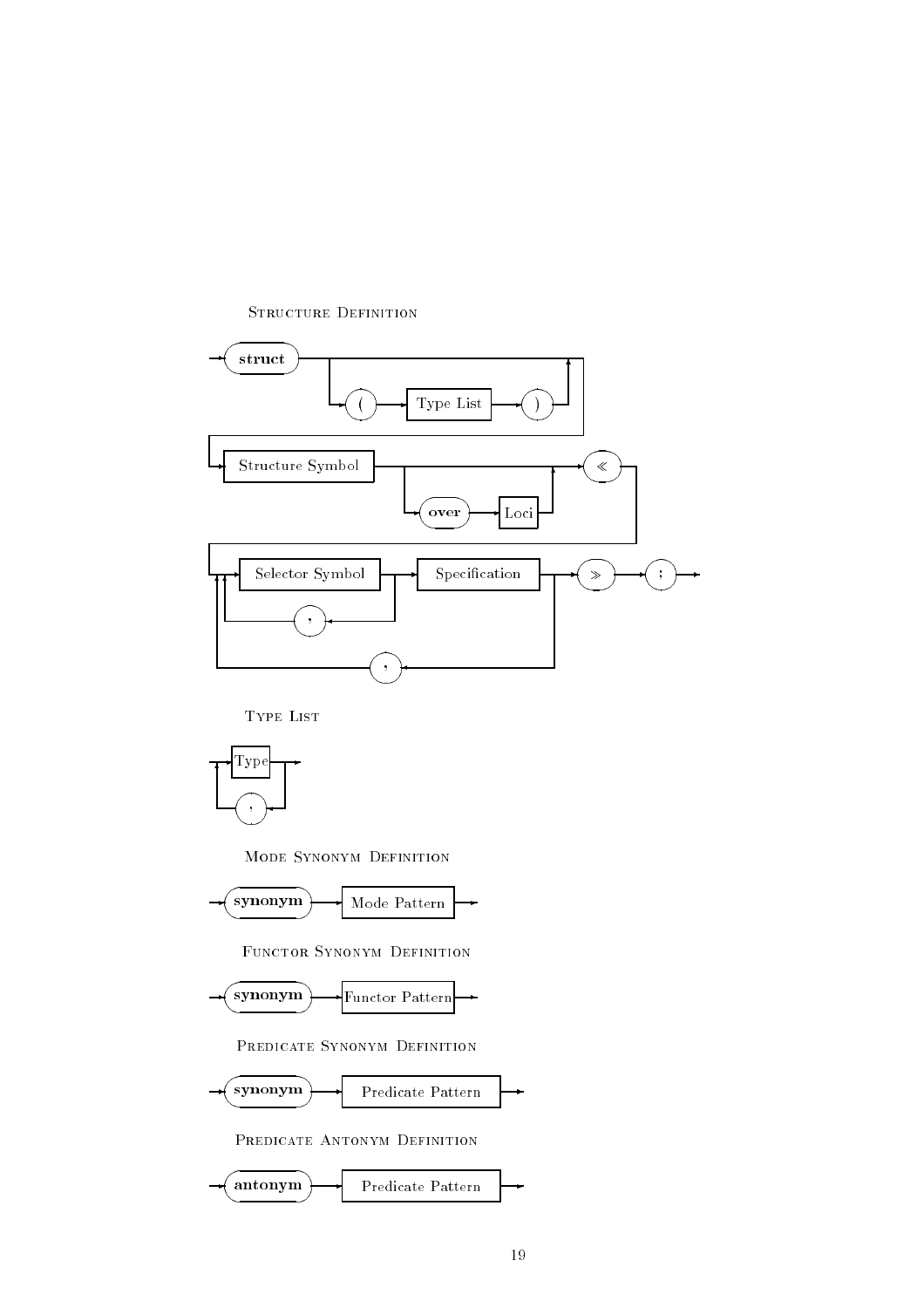

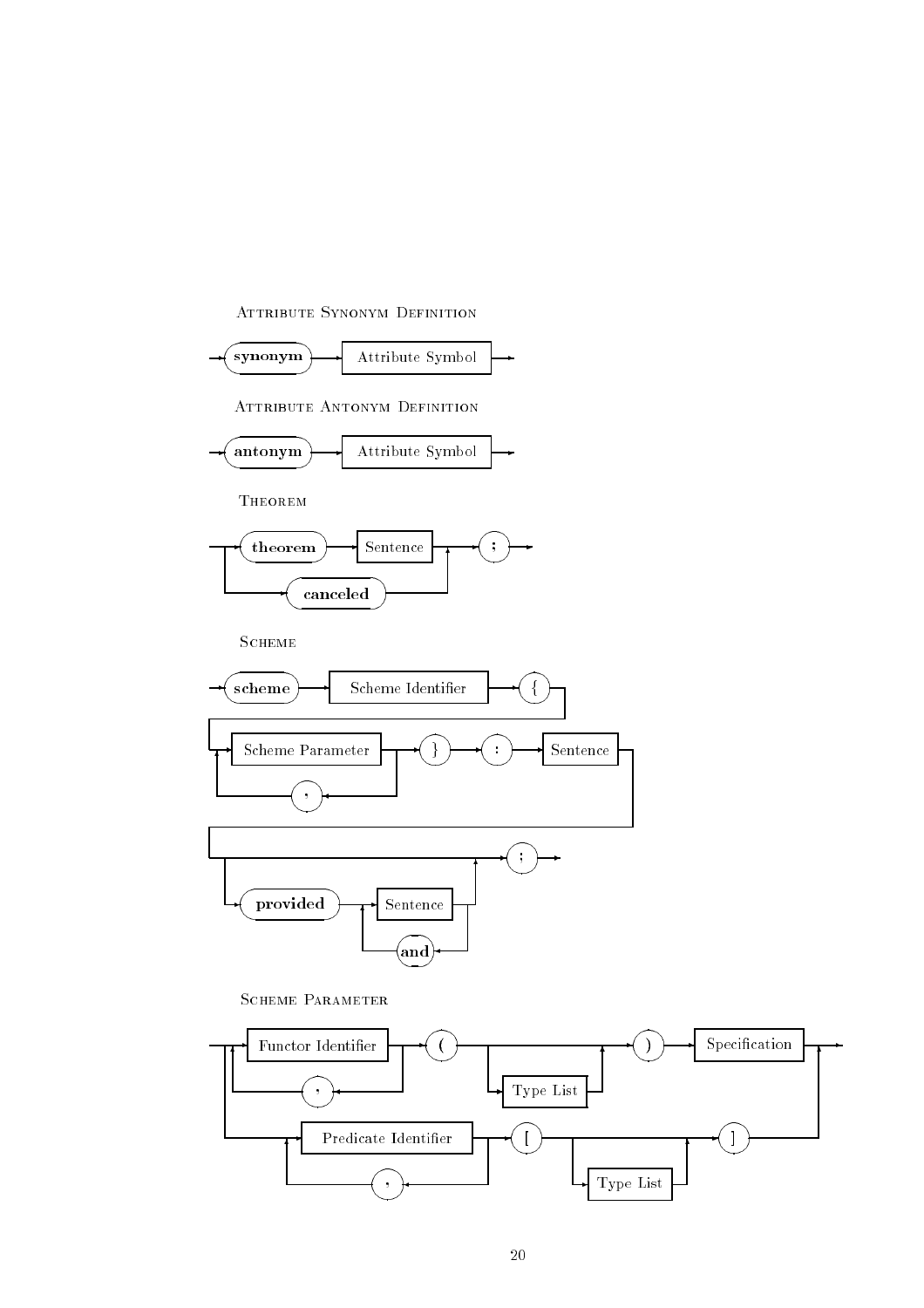



FORMULA



Quantified Formula

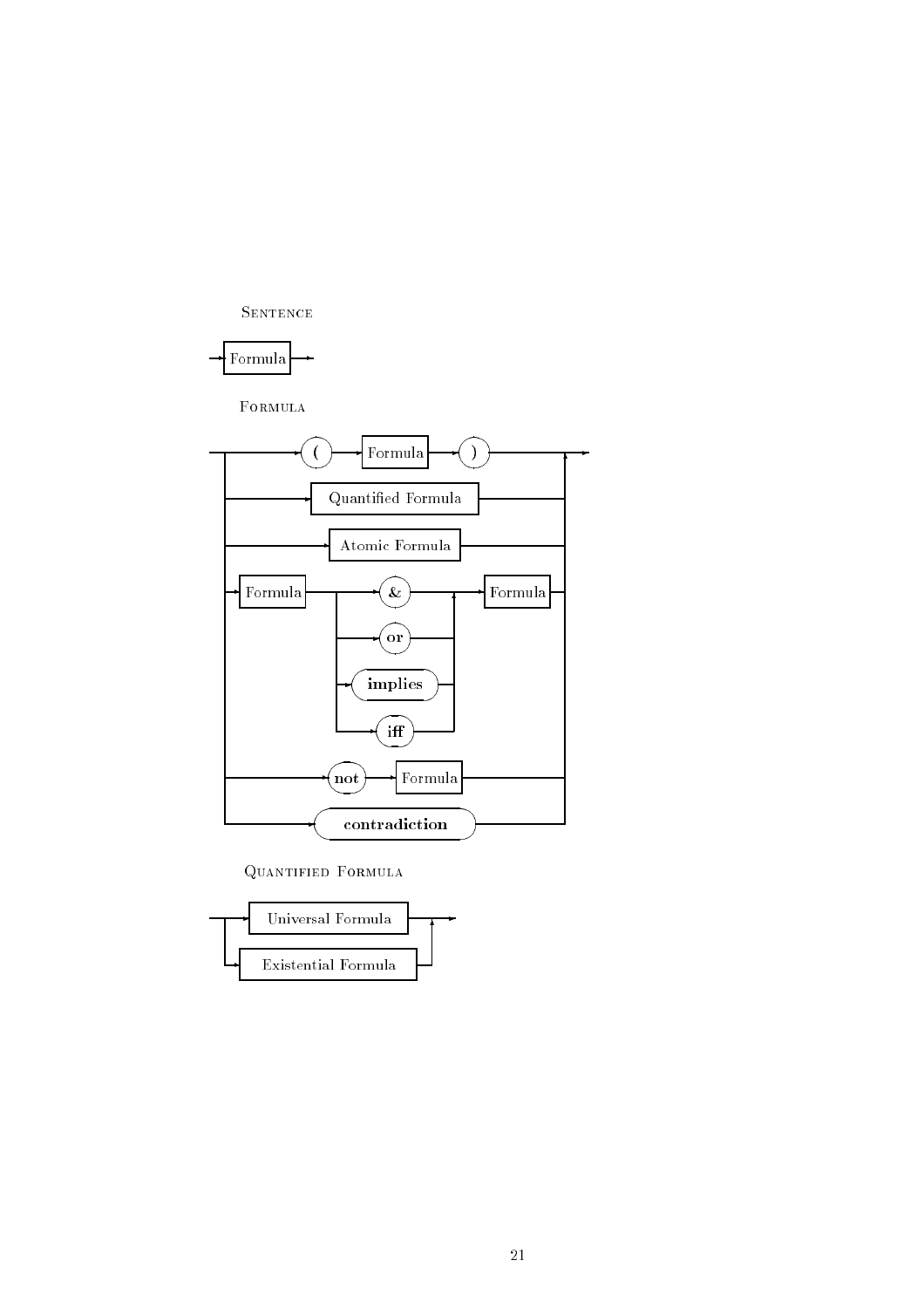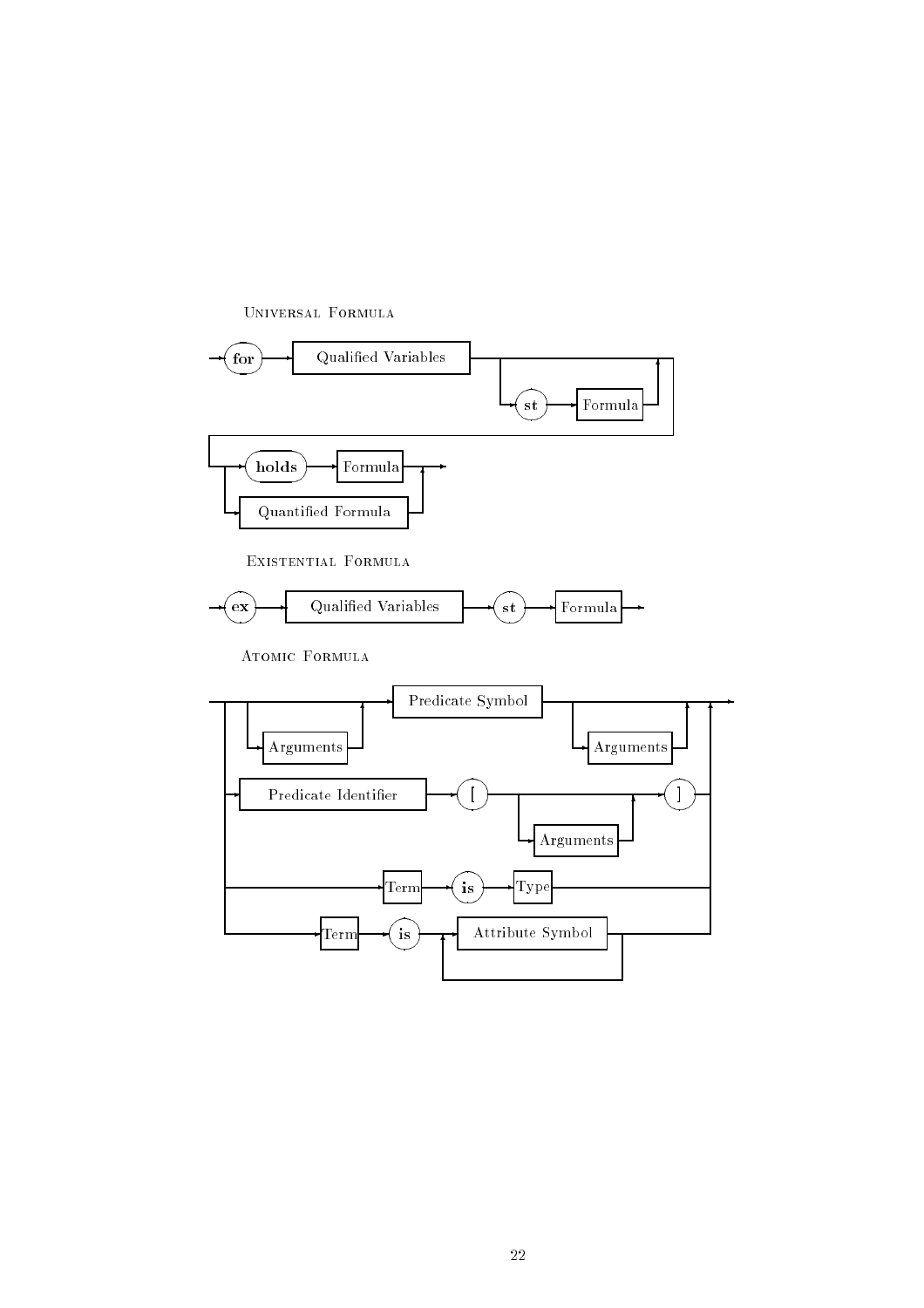Term



FUNCTOR ARGUMENTS